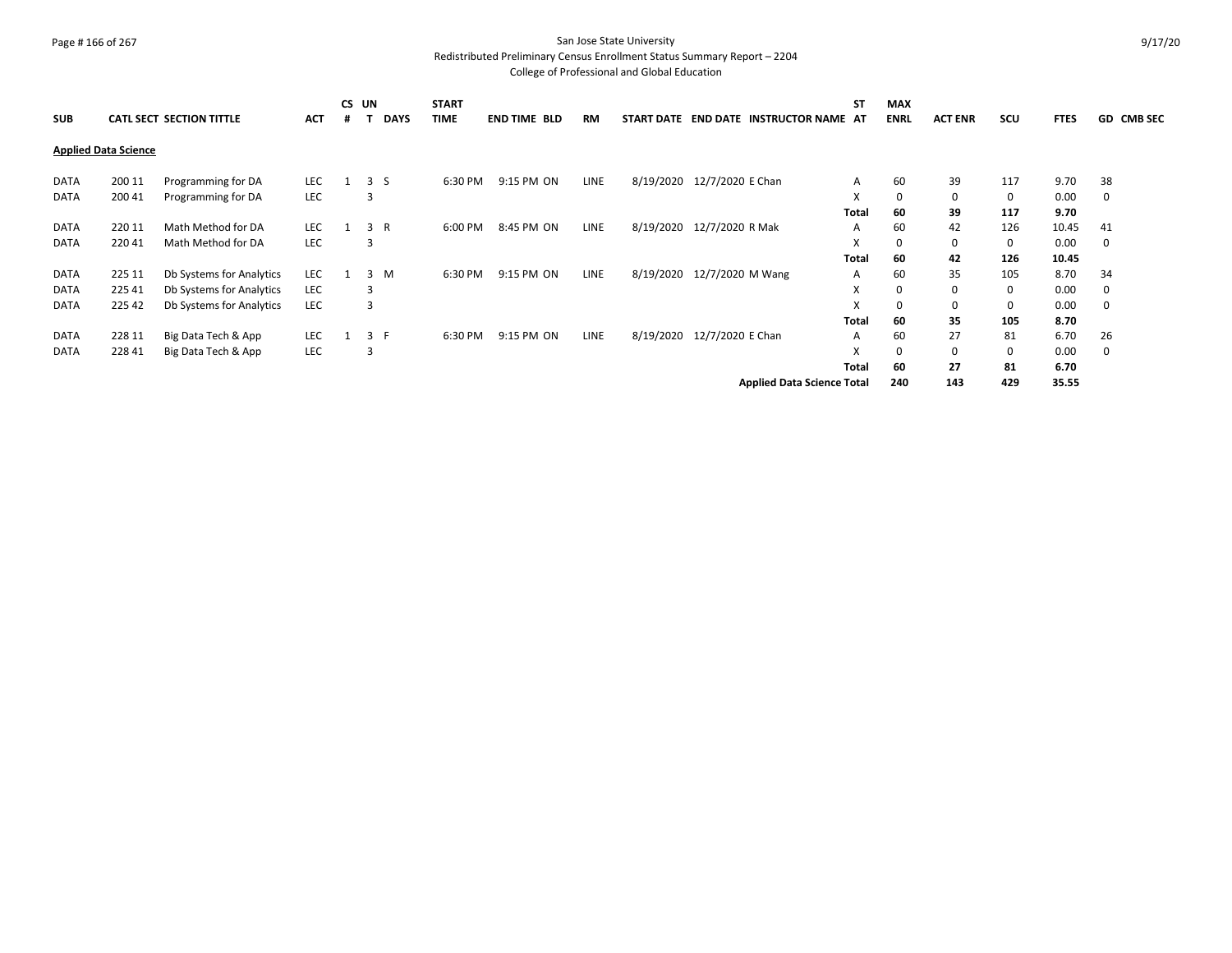# Page # 167 of 267 San Jose State University

Redistributed Preliminary Census Enrollment Status Summary Report – 2204

|                              |        |                                 |            |                | CS UN                   |                   | <b>START</b> |                     |           |  |                                 |                                        | <b>ST</b>    | <b>MAX</b>  |                |          |               |             |
|------------------------------|--------|---------------------------------|------------|----------------|-------------------------|-------------------|--------------|---------------------|-----------|--|---------------------------------|----------------------------------------|--------------|-------------|----------------|----------|---------------|-------------|
| <b>SUB</b>                   |        | <b>CATL SECT SECTION TITTLE</b> | <b>ACT</b> | #              |                         | T DAYS            | <b>TIME</b>  | <b>END TIME BLD</b> | <b>RM</b> |  |                                 | START DATE END DATE INSTRUCTOR NAME AT |              | <b>ENRL</b> | <b>ACT ENR</b> | scu      | <b>FTES</b>   | GD CMB SEC  |
| <b>School of Information</b> |        |                                 |            |                |                         |                   |              |                     |           |  |                                 |                                        |              |             |                |          |               |             |
| <b>INFO</b>                  | 200 01 | Inf. Comm                       | <b>SEM</b> | 5              | $\overline{3}$          | <b>TBA</b>        |              | ON                  | LINE      |  | 8/19/2020 12/7/2020 Z Liu       |                                        | А            | 35          | 29             | 87       | 7.25          | 29          |
| <b>INFO</b>                  | 200 02 | Inf. Comm                       | SEM        | 5              | $\overline{3}$          | <b>TBA</b>        |              | ON                  | LINE      |  | 8/19/2020 12/7/2020 M Stephens  |                                        | Α            | 35          | 35             | 105      | 8.70          | 34          |
| <b>INFO</b>                  | 200 03 | Inf. Comm                       | SEM        | 5              | $\overline{\mathbf{3}}$ | TBA               |              | ON                  | LINE      |  | 8/19/2020 12/7/2020 M Villagran |                                        | А            | 35          | 34             | 102      | 8.50          | 34          |
| <b>INFO</b>                  | 200 04 | Inf. Comm                       | SEM        | 5              | $\overline{3}$          | <b>TBA</b>        |              | ON                  | LINE      |  | 8/19/2020 12/7/2020 K Bontenbal |                                        | Α            | 35          | 35             | 105      | 8.75          | 35          |
| <b>INFO</b>                  | 200 05 | Inf. Comm                       | <b>SEM</b> |                | $\overline{3}$          |                   |              |                     |           |  |                                 |                                        | X            | 0           | 0              | 0        | 0.00          | $\mathbf 0$ |
|                              |        |                                 |            |                |                         |                   |              |                     |           |  |                                 |                                        | <b>Total</b> | 140         | 133            | 399      | 33.20         |             |
| <b>INFO</b>                  | 202 01 | Inf. Ret. Sys. Des              | <b>SEM</b> | -5             | $\overline{\mathbf{3}}$ | TBA               |              | ON                  | LINE      |  | 8/19/2020 12/7/2020 A Johnson   |                                        | A            | 35          | 35             | 105      | 8.75          | 35          |
| <b>INFO</b>                  | 202 02 | Inf. Ret. Sys. Des              | SEM        | 5              | $\overline{3}$          | <b>TBA</b>        |              | ON                  | LINE      |  | 8/19/2020 12/7/2020 A Johnson   |                                        | Α            | 35          | 32             | 96       | 8.00          | 32          |
| <b>INFO</b>                  | 202 03 | Inf. Ret. Sys. Des              | SEM        | 5              | 3                       | <b>TBA</b>        |              | ON                  | LINE      |  | 8/19/2020 12/7/2020 A Johnson   |                                        | А            | 35          | 30             | 90       | 7.50          | 30          |
| <b>INFO</b>                  | 202 04 | Inf. Ret. Sys. Des              | SEM        | 5              | $\overline{\mathbf{3}}$ | <b>TBA</b>        |              | ΟN                  | LINE      |  | 8/19/2020 12/7/2020 A Johnson   |                                        | Α            | 35          | 23             | 69       | 5.75          | 23          |
|                              |        |                                 |            |                |                         |                   |              |                     |           |  |                                 |                                        | Total        | 140         | 120            | 360      | 30.00         |             |
| <b>INFO</b>                  | 203 01 | Online Learning                 | <b>SEM</b> | $\overline{2}$ |                         | 1 TBA             |              | ON                  | LINE      |  | 8/19/2020 12/7/2020 C Runnels   |                                        | Α            | 75          | 72             | 72       | 6.00          | 72          |
| <b>INFO</b>                  | 203 02 | <b>Online Learning</b>          | <b>SEM</b> | 2              | 1                       | <b>TBA</b>        |              | ON                  | LINE      |  | 8/19/2020 12/7/2020 C Runnels   |                                        | A            | 75          | 28             | 28       | 2.33          | 28          |
| <b>INFO</b>                  | 203 03 | Online Learning                 | SEM        | $\overline{2}$ | 1                       | TBA               |              | ON                  | LINE      |  | 8/19/2020 12/7/2020 C Runnels   |                                        | А            | 70          | 10             | 10       | 0.83          | 10          |
| <b>INFO</b>                  | 203 04 | Online Learning                 | SEM        | $\overline{2}$ | 1                       | TBA               |              | ON                  | LINE      |  | 8/19/2020 12/7/2020 C Runnels   |                                        | А            | 50          | 24             | 24       | 2.00          | 24          |
|                              |        |                                 |            |                |                         |                   |              |                     |           |  |                                 |                                        | Total        | 270         | 134            | 134      | 11.17         |             |
| <b>INFO</b>                  | 204 01 | Inf. Prof                       | <b>SEM</b> | 5              | $\overline{3}$          | <b>TBA</b>        |              | ON                  | LINE      |  | 8/19/2020 12/7/2020 C Dee       |                                        | A            | 35          | 27             | 81       | 6.75          | 27          |
| <b>INFO</b>                  | 204 02 | Inf. Prof                       | <b>SEM</b> | 5              | $\overline{3}$          | <b>TBA</b>        |              | ON                  | LINE      |  | 8/19/2020 12/7/2020 C Sawyer    |                                        | A            | 35          | 17             | 51       | 4.25          | 17          |
| <b>INFO</b>                  | 204 03 | Inf. Prof                       | <b>SEM</b> | 5              | 3                       | <b>TBA</b>        |              | ON                  | LINE      |  | 8/19/2020 12/7/2020 S Gaffney   |                                        | A            | 35          | 35             | 105      | 8.75          | 35          |
|                              |        |                                 |            | 5              |                         | 3 TBA             |              | ON                  | LINE      |  | 8/19/2020 12/7/2020 D Hicks     |                                        |              | 35          | 31             | 93       | 7.75          | 31          |
| <b>INFO</b>                  | 204 04 | Inf. Prof                       | SEM        |                |                         |                   |              |                     |           |  |                                 |                                        | Α            |             |                |          |               |             |
|                              | 210 01 |                                 |            |                |                         |                   |              |                     |           |  |                                 |                                        | Total        | 140         | 110            | 330      | 27.50         |             |
| <b>INFO</b>                  |        | Reference Info Services         | SEM        | 5<br>5         | $\overline{3}$          | TBA<br><b>TBA</b> |              | ON                  | LINE      |  | 8/19/2020 12/7/2020 F Torres    |                                        | Α            | 35          | 35             | 35       | 8.75          | 35<br>33    |
| <b>INFO</b>                  | 210 02 | Reference Info Services         | <b>SEM</b> |                | 3                       |                   |              | ON                  | LINE      |  | 8/19/2020 12/7/2020 J Aguiñaga  |                                        | Α            | 35<br>70    | 33<br>68       | 33<br>68 | 8.25<br>17.00 |             |
|                              |        |                                 |            |                |                         |                   |              |                     |           |  |                                 |                                        | Total        |             |                |          |               |             |
| <b>INFO</b>                  | 22001  | Rsc & Info Prof & Disc          | SEM        | 5              | $\overline{3}$          | TBA               |              | ON                  | LINE      |  | 8/19/2020 12/7/2020 N Friedland |                                        | Α            | 35          | 10             | 10       | 2.50          | 10          |
|                              |        |                                 |            |                |                         |                   |              |                     |           |  |                                 |                                        | Total        | 35          | 10             | 10       | 2.50          |             |
| <b>INFO</b>                  | 23001  | Iss Acad Libs                   | <b>SUP</b> | 36             | 3                       | TBA               |              | ΟN                  | LINE      |  |                                 | 8/19/2020 12/7/2020 M Otero-Boisvert   | Α            | 35          | 16             | 48       | 4.00          | 16          |
|                              |        |                                 |            |                |                         |                   |              |                     |           |  |                                 |                                        | <b>Total</b> | 35          | 16             | 48       | 4.00          |             |
| <b>INFO</b>                  | 23201  | Iss Publ Libs                   | <b>SUP</b> | 36             |                         | 3 TBA             |              | ON                  | LINE      |  | 8/19/2020 12/7/2020 R Barefoot  |                                        | Α            | 35          | 22             | 66       | 5.50          | 22          |
|                              |        |                                 |            |                |                         |                   |              |                     |           |  |                                 |                                        | <b>Total</b> | 35          | 22             | 66       | 5.50          |             |
| <b>INFO</b>                  | 233 01 | School Media Cent               | SEM        | 5              | $\overline{3}$          | <b>TBA</b>        |              | ON                  | LINE      |  | 8/19/2020 12/7/2020 M Harlan    |                                        | Α            | 35          | 18             | 54       | 4.20          | 12          |
|                              |        |                                 |            |                |                         |                   |              |                     |           |  |                                 |                                        | Total        | 35          | 18             | 54       | 4.20          |             |
| <b>INFO</b>                  | 234 01 | Int Freedom Sem                 | SEM        | 5              |                         | 3 TBA             |              | ON                  | LINE      |  | 8/19/2020 12/7/2020 C Gardner   |                                        | Α            | 35          | 17             | 51       | 4.25          | 17          |
|                              |        |                                 |            |                |                         |                   |              |                     |           |  |                                 |                                        | Total        | 35          | 17             | 51       | 4.25          |             |
| <b>INFO</b>                  | 240 01 | Info Tech Tools & Aplc          | <b>SEM</b> | 5              |                         | 3 TBA             |              | ON                  | LINE      |  | 8/19/2020 12/7/2020 R Dean      |                                        | Α            | 35          | 35             | 105      | 8.75          | 35          |
|                              |        |                                 |            |                |                         |                   |              |                     |           |  |                                 |                                        | <b>Total</b> | 35          | 35             | 105      | 8.75          |             |
| <b>INFO</b>                  | 244 01 | <b>Online Searching</b>         | SEM        | -5             |                         | 3 TBA             |              | ON                  | LINE      |  | 8/19/2020 12/7/2020 N Friedland |                                        | Α            | 35          | 34             | 102      | 8.50          | 34          |
|                              |        |                                 |            |                |                         |                   |              |                     |           |  |                                 |                                        | Total        | 35          | 34             | 102      | 8.50          |             |
| <b>INFO</b>                  | 246 01 | Inf Tech Tools App Adv          | <b>SEM</b> | 5              | 1                       | TBA               |              | ON                  | LINE      |  | 8/19/2020 12/7/2020 S Perry     |                                        | Α            | 35          | 6              | 6        | 0.50          | 6           |
| <b>INFO</b>                  | 246 02 | Inf Tech Tools App Adv          | <b>SEM</b> | 5              | 3                       | <b>TBA</b>        |              | ON                  | LINE      |  | 8/19/2020 12/7/2020 H Chen      |                                        | A            | 35          | 26             | 26       | 6.50          | 26          |
| <b>INFO</b>                  | 246 03 | Inf Tech Tools App Adv          | <b>SEM</b> | 5 <sup>5</sup> |                         | 3 TBA             |              | ON                  | LINE      |  | 8/19/2020 12/7/2020 G Liu       |                                        | Α            | 35          | 10             | 10       | 2.50          | 10          |
|                              |        |                                 |            |                |                         |                   |              |                     |           |  |                                 |                                        | <b>Total</b> | 105         | 42             | 42       | 9.50          |             |
| <b>INFO</b>                  | 248 01 | Beg Cat & Class                 | SEM        | 5              | 3                       | TBA               |              | ON                  | LINE      |  |                                 | 8/19/2020 12/7/2020 S Khosrowpour      | Α            | 35          | 33             | 99       | 8.10          | 30          |
| <b>INFO</b>                  | 24802  | Beg Cat & Class                 | SEM        | 5              |                         | 3 TBA             |              | ON                  | LINE      |  |                                 | 8/19/2020 12/7/2020 S Khosrowpour      | A            | 35          | 22             | 66       | 5.40          | 20          |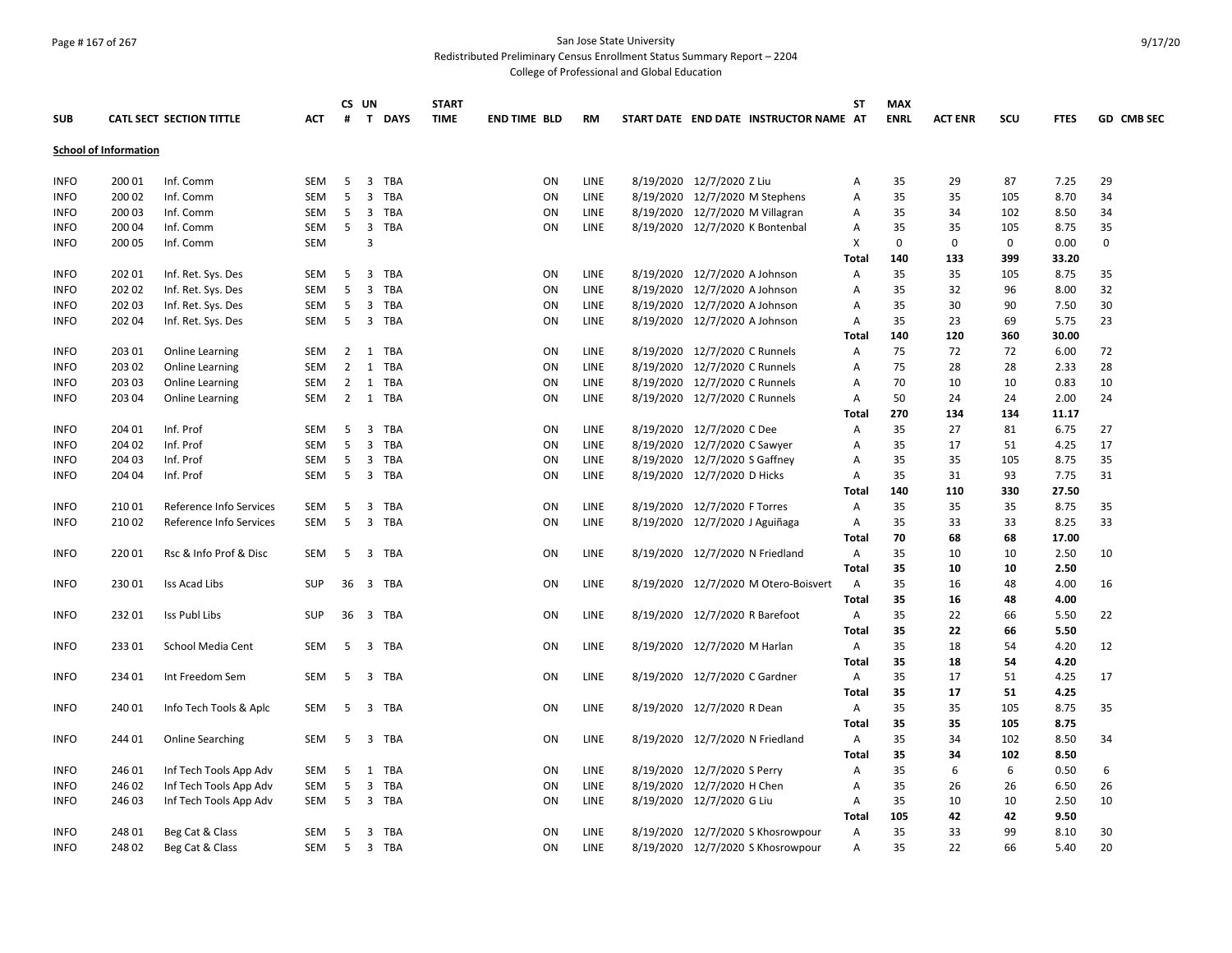# Page # 168 of 267 San Jose State University

Redistributed Preliminary Census Enrollment Status Summary Report – 2204

|             |        |                                 |            |                | CS UN                   |            | <b>START</b> |                     |    |             |                                        | <b>ST</b>         | <b>MAX</b>  |                |          |              |                |
|-------------|--------|---------------------------------|------------|----------------|-------------------------|------------|--------------|---------------------|----|-------------|----------------------------------------|-------------------|-------------|----------------|----------|--------------|----------------|
| <b>SUB</b>  |        | <b>CATL SECT SECTION TITTLE</b> | <b>ACT</b> | #              |                         | T DAYS     | <b>TIME</b>  | <b>END TIME BLD</b> |    | <b>RM</b>   | START DATE END DATE INSTRUCTOR NAME AT |                   | <b>ENRL</b> | <b>ACT ENR</b> | SCU      | <b>FTES</b>  | GD CMB SEC     |
|             |        |                                 |            |                |                         |            |              |                     |    |             |                                        | Total             | 70          | 55             | 165      | 13.50        |                |
| <b>INFO</b> | 250 01 | Instr Dsgn Info Prof            | <b>SEM</b> | -5             | $\overline{\mathbf{3}}$ | TBA        |              |                     | ON | <b>LINE</b> | 8/19/2020 12/7/2020 D Kovacs           | Α                 | 35          | 26             | 78       | 6.45         | 25             |
| <b>INFO</b> | 25002  | Instr Dsgn Info Prof            | <b>SEM</b> | 5              | $\overline{3}$          | <b>TBA</b> |              |                     | ON | <b>LINE</b> | 8/19/2020 12/7/2020 D Loertscher       | A                 | 35          | 5              | 15       | 1.20         | $\overline{4}$ |
|             |        |                                 |            |                |                         |            |              |                     |    |             |                                        | Total             | 70          | 31             | 93       | 7.65         |                |
| <b>INFO</b> | 25101  | Web Usability                   | SEM        | 5              |                         | 3 TBA      |              |                     | ON | <b>LINE</b> | 8/19/2020 12/7/2020 J Kemp             | A                 | 35          | 7              | 21       | 1.75         | 7              |
|             |        |                                 |            |                |                         |            |              |                     |    |             |                                        | Total             | 35          | $\overline{7}$ | 21       | 1.75         |                |
| <b>INFO</b> | 254 01 | Inf. Lit. Learn                 | SEM        | -5             | $\overline{3}$          | TBA        |              |                     | ON | LINE        | 8/19/2020 12/7/2020 B Becker           | Α                 | 35          | 34             | 102      | 8.50         | 34             |
|             |        |                                 |            |                |                         |            |              |                     |    |             |                                        | Total             | 35          | 34             | 102      | 8.50         |                |
| <b>INFO</b> | 25601  | Archy & Mnscpt                  | <b>SEM</b> | -5             | $\overline{3}$          | TBA        |              |                     | ON | <b>LINE</b> | 8/19/2020 12/7/2020 D DeLorenzo        | $\overline{A}$    | 35          | 33             | 99       | 8.20         | 32             |
|             |        |                                 |            |                |                         |            |              |                     |    |             |                                        | Total             | 35          | 33             | 99       | 8.20         |                |
| <b>INFO</b> | 259 01 | <b>Presrv Mgmt</b>              | SEM        | -5             | 3                       | TBA        |              |                     | ON | LINE        | 8/19/2020 12/7/2020 E Holmes           | Α                 | 35          | 27             | 81       | 6.75         | 27             |
|             |        |                                 |            |                |                         |            |              |                     |    |             |                                        | Total             | 35          | 27             | 81       | 6.75         |                |
| <b>INFO</b> | 260A01 | Prgrm and Srvcs for Chld        | <b>LEC</b> | 2              | $\overline{3}$          | TBA        |              |                     | ON | LINE        | 8/19/2020 12/7/2020 P Peck             | A                 | 35          | 27             | 81       | 6.70         | 26             |
|             |        |                                 |            |                |                         |            |              |                     |    |             |                                        | Total             | 35          | 27             | 81       | 6.70         |                |
| <b>INFO</b> | 261A01 | Prgrm and Srvcs for Yas         | <b>LEC</b> | 2              |                         | 3 TBA      |              |                     | ON | LINE        | 8/19/2020 12/7/2020 A Bernier          | $\overline{A}$    | 35          | 9              | 27       | 2.25         | 9              |
|             |        |                                 |            |                |                         |            |              |                     |    |             |                                        | <b>Total</b>      | 35          | 9              | 27       | 2.25         |                |
| <b>INFO</b> | 263 01 | Matrls For Chldrn               | LEC        | $\overline{2}$ | 3                       | TBA        |              |                     | ON | LINE        | 8/19/2020 12/7/2020 P Peck             | A                 | 35          | 21             | 63       | 5.25         | 21             |
|             |        |                                 |            |                |                         |            |              |                     |    |             |                                        | Total             | 35          | 21             | 63       | 5.25         |                |
| <b>INFO</b> | 265 01 | Matrls for YAS                  | LEC        | 2              | 3                       | TBA        |              |                     | ON | LINE        | 8/19/2020 12/7/2020 L Houde            | Α                 | 35          | 12             | 36       | 3.00         | 12             |
|             | 26601  |                                 | <b>SEM</b> | 5              |                         |            |              |                     | ON |             |                                        | Total             | 35<br>35    | 12<br>29       | 36<br>87 | 3.00         | 24             |
| <b>INFO</b> |        | <b>Collection Mgmt</b>          |            |                | 3                       | TBA        |              |                     |    | LINE        | 8/19/2020 12/7/2020 J Bodart           | Α<br><b>Total</b> | 35          | 29             | 87       | 7.00<br>7.00 |                |
| <b>INFO</b> | 275 01 | Libr Sev Div Comm               | <b>SEM</b> | -5             |                         | 3 TBA      |              |                     | ON | LINE        | 8/19/2020 12/7/2020 K Rebmann          | A                 | 35          | 23             |          | 5.75         | 23             |
|             |        |                                 |            |                |                         |            |              |                     |    |             |                                        | Total             | 35          | 23             | 69<br>69 | 5.75         |                |
| <b>INFO</b> | 28101  | <b>Collog Contemp Iss</b>       | SEM        | 5              | $\overline{\mathbf{3}}$ | <b>TBA</b> |              |                     | ON | LINE        | 8/19/2020 12/7/2020 D DeLorenzo        | Α                 | 35          | 19             | 57       | 4.75         | 19             |
| <b>INFO</b> | 28102  | <b>Collog Contemp Iss</b>       | SEM        | 5              | $\overline{2}$          | TBA        |              |                     | ON | <b>LINE</b> | 8/19/2020 12/7/2020 D Buenting         | Α                 | 35          | 19             | 38       | 3.17         | 19             |
| <b>INFO</b> | 28103  | <b>Collog Contemp Iss</b>       | SEM        | 5              |                         | 1 TBA      |              |                     | ON | LINE        | 8/19/2020 12/7/2020 C Confetti-Higgins | Α                 | 35          | 10             | 10       | 0.83         | 10             |
| <b>INFO</b> | 281 04 | Colloq Contemp Iss              | <b>SEM</b> | 5              |                         | 1 TBA      |              |                     | ON | <b>LINE</b> | 8/19/2020 12/7/2020 C Confetti-Higgins | A                 | 35          | 13             | 13       | 1.08         | 13             |
|             |        |                                 |            |                |                         |            |              |                     |    |             |                                        | Total             | 140         | 61             | 118      | 9.83         |                |
| <b>INFO</b> | 28201  | Sem in Libr Mgmt                | SEM        | 5              | 1                       | TBA        |              |                     | ON | LINE        | 8/19/2020 12/7/2020 J Jumba            | A                 | 35          | 19             | 19       | 1.58         | 19             |
| <b>INFO</b> | 28202  | Sem in Libr Mgmt                | SEM        | 5              |                         | 2 TBA      |              |                     | ON | <b>LINE</b> | 8/19/2020 12/7/2020 S Gaffney          | Α                 | 35          | 16             | 32       | 2.67         | 16             |
|             |        |                                 |            |                |                         |            |              |                     |    |             |                                        | Total             | 70          | 35             | 51       | 4.25         |                |
| <b>INFO</b> | 284 01 | Sem Archiv Rec Mgmt             | <b>SEM</b> | -5             | $\overline{\mathbf{3}}$ | <b>TBA</b> |              |                     | ON | LINE        | 8/19/2020 12/7/2020 L Gleason          | Α                 | 35          | 19             | 19       | 4.75         | 19             |
| <b>INFO</b> | 284 02 | Sem Archiv Rec Mgmt             | SEM        | 5              | $\overline{3}$          | <b>TBA</b> |              |                     | ON | LINE        | 8/19/2020 12/7/2020 P Franks           | Α                 | 35          | 4              | 4        | 1.00         | $\overline{4}$ |
| <b>INFO</b> | 284 03 | Sem Archiv Rec Mgmt             | <b>SEM</b> | 5              |                         | 3 TBA      |              |                     | ON | <b>LINE</b> | 8/19/2020 12/7/2020 D Hofman           | Α                 | 35          | 16             | 16       | 4.00         | 16             |
|             |        |                                 |            |                |                         |            |              |                     |    |             |                                        | Total             | 105         | 39             | 39       | 9.75         |                |
| <b>INFO</b> | 285 01 | App. Res. Methods               | SEM        | 5              |                         | 3 TBA      |              |                     | ON | LINE        | 8/19/2020 12/7/2020 J Sweeney          | Α                 | 35          | 28             | 28       | 7.00         | 28             |
| <b>INFO</b> | 285 02 | App. Res. Methods               | SEM        | 5              | $\overline{\mathbf{3}}$ | <b>TBA</b> |              |                     | ON | LINE        | 8/19/2020 12/7/2020 L Luo              | A                 | 35          | 11             | 11       | 2.70         | 10             |
| <b>INFO</b> | 285 03 | App. Res. Methods               | SEM        | 5              |                         | 3 TBA      |              |                     | ON | LINE        | 8/19/2020 12/7/2020 T Dickey           | Α                 | 35          | 15             | 15       | 3.75         | 15             |
|             |        |                                 |            |                |                         |            |              |                     |    |             |                                        | Total             | 105         | 54             | 54       | 13.45        |                |
| <b>INFO</b> | 28701  | Sem Inf Sci                     | <b>SEM</b> | 5              | $\overline{\mathbf{3}}$ | <b>TBA</b> |              |                     | ON | <b>LINE</b> | 8/19/2020 12/7/2020 E Valenti          | Α                 | 35          | 35             | 105      | 8.75         | 35             |
| <b>INFO</b> | 28702  | Sem Inf Sci                     | <b>SEM</b> | 5              | $\overline{2}$          | <b>TBA</b> |              |                     | ON | LINE        | 8/19/2020 12/7/2020 S Ghosh            | Α                 | 35          | 5              | 10       | 0.83         | 5              |
|             |        |                                 |            |                |                         |            |              |                     |    |             |                                        | Total             | 70          | 40             | 115      | 9.58         |                |
| <b>INFO</b> | 28901  | Adv Topics Libr & Info Sci      | <b>SUP</b> | 25             | 3                       | TBA        |              |                     | ON | LINE        | 8/19/2020 12/7/2020 L Main             | A                 | 75          | 29             | 87       | 7.25         | 29             |
| <b>INFO</b> | 28902  | Adv Topics Libr & Info Sci      | <b>SUP</b> | 25             |                         | 3 TBA      |              |                     | ON | <b>LINE</b> | 8/19/2020 12/7/2020 A Johnson          | Α                 | 50          | 20             | 60       | 5.00         | 20             |
|             |        |                                 |            |                |                         |            |              |                     |    |             |                                        | <b>Total</b>      | 125         | 49             | 147      | 12.25        |                |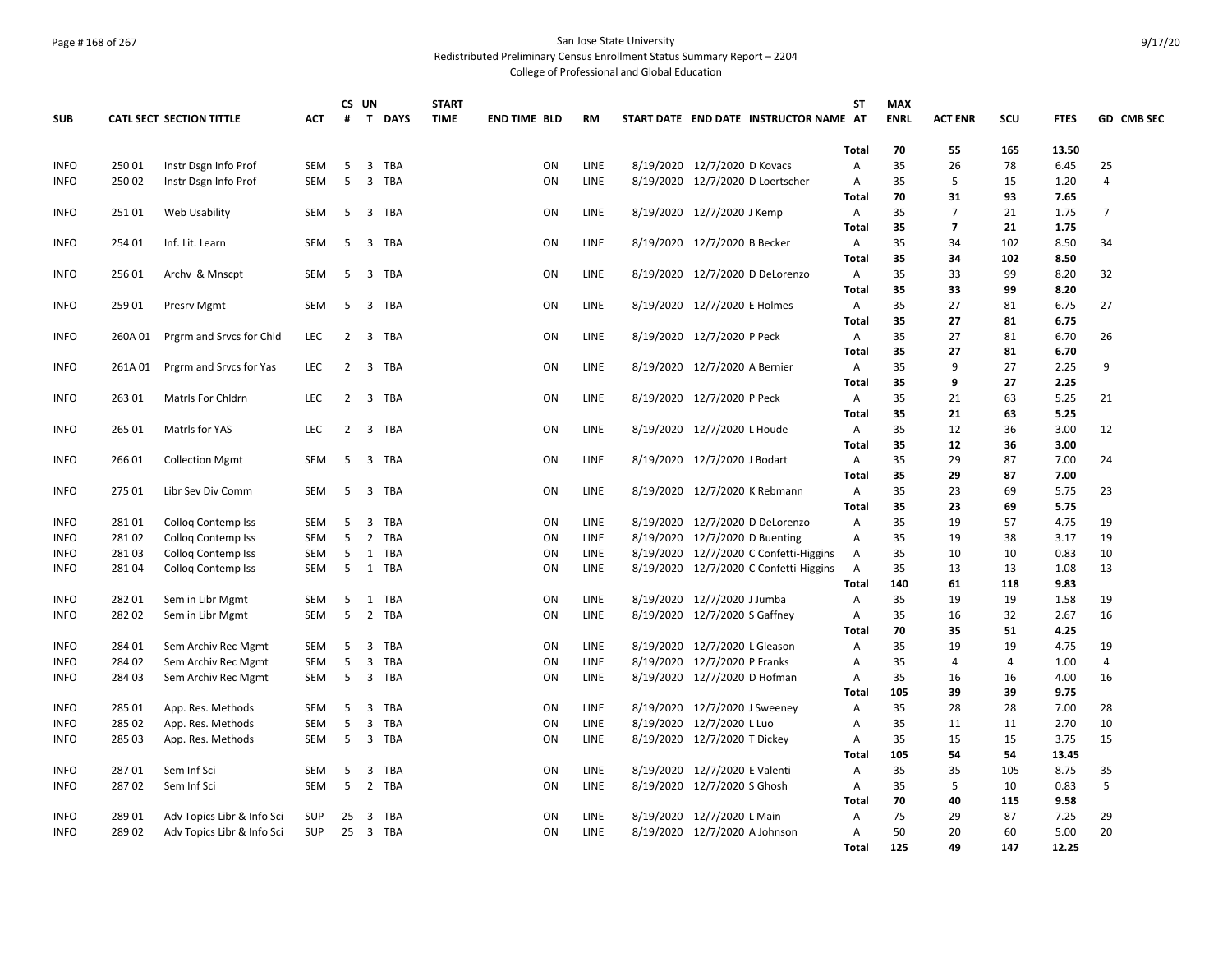# Page # 169 of 267 San Jose State University

Redistributed Preliminary Census Enrollment Status Summary Report – 2204

| <b>SUB</b>  |        | <b>CATL SECT SECTION TITTLE</b> | <b>ACT</b> |     | CS UN | <b>DAYS</b> | <b>START</b><br><b>TIME</b> | <b>END TIME BLD</b> | <b>RM</b>   |                              | START DATE END DATE INSTRUCTOR NAME AT | <b>ST</b>    | <b>MAX</b><br><b>ENRL</b> | <b>ACT ENR</b> | <b>SCU</b>     | <b>FTES</b> | <b>GD CMB SEC</b> |
|-------------|--------|---------------------------------|------------|-----|-------|-------------|-----------------------------|---------------------|-------------|------------------------------|----------------------------------------|--------------|---------------------------|----------------|----------------|-------------|-------------------|
| <b>INFO</b> | 294 02 | Prof Exp Intern                 | <b>SUP</b> | 25  |       | 2 TBA       |                             | ON                  | LINE        | 8/19/2020 12/7/2020 L Main   |                                        | A            | 35                        |                | $\overline{2}$ | 0.17        |                   |
| <b>INFO</b> | 294 03 | Prof Exp Intern                 | <b>SUP</b> | 25  |       | 3 TBA       |                             | ON                  | LINE        | 8/19/2020 12/7/2020 L Main   |                                        | A            | 35                        | 4              | 12             | 1.00        | 4                 |
| <b>INFO</b> | 294 04 | Prof Exp Intern                 | <b>SUP</b> | 25  |       | 4 TBA       |                             | ON                  | LINE        | 8/19/2020 12/7/2020 L Main   |                                        | A            | 35                        |                | 4              | 0.33        |                   |
|             |        |                                 |            |     |       |             |                             |                     |             |                              |                                        | Total        | 105                       | 6              | 18             | 1.50        |                   |
| <b>INFO</b> | 295 01 | Sch Libr Fieldwork              | <b>SUP</b> | 25  |       | 3 TBA       |                             | ON                  | LINE        | 8/19/2020 12/7/2020 M Harlan |                                        | A            | 50                        | 6              | 18             | 1.45        | -5                |
|             |        |                                 |            |     |       |             |                             |                     |             |                              |                                        | <b>Total</b> | 50                        | 6              | 18             | 1.45        |                   |
| <b>INFO</b> | 298 01 | Special Study                   | <b>SUP</b> | 25  |       | <b>TBA</b>  |                             | ON                  | LINE        | 8/19/2020 12/7/2020 D Faires |                                        | A            | 25                        | $\overline{2}$ | 2              | 0.17        |                   |
| <b>INFO</b> | 298 02 | Special Study                   | SUP        | 25  | 2     | TBA         |                             | ON                  | <b>LINE</b> | 8/19/2020 12/7/2020 D Faires |                                        | A            | 25                        | 0              | 0              | 0.00        |                   |
| <b>INFO</b> | 29803  | Special Study                   | <b>SUP</b> | 25  | 3     | TBA         |                             | ON                  | <b>LINE</b> | 8/19/2020 12/7/2020 D Faires |                                        | A            | 25                        | 5              | 15             | 1.25        |                   |
| <b>INFO</b> | 298 04 | Special Study                   | SUP        | 25  |       | 3 TBA       |                             | ON                  | LINE        | 8/19/2020 12/7/2020 D Faires |                                        | A            | 20                        | 3              | 9              | 0.75        |                   |
| <b>INFO</b> | 298 05 | Special Study                   | <b>SUP</b> | -25 |       | 3 TBA       |                             | ON                  | LINE        | 8/19/2020 12/7/2020 D Faires |                                        | A            | 20                        |                | 3              | 0.25        |                   |
|             |        |                                 |            |     |       |             |                             |                     |             |                              |                                        | <b>Total</b> | 115                       | 11             | 29             | 2.42        |                   |
| <b>INFO</b> | 299 01 | MA Thesis/Project               | SEM        | 25  | 3     | <b>TBA</b>  |                             | ON                  | LINE        | 8/19/2020 12/7/2020 L Main   |                                        |              |                           | $\Omega$       | 0              | 0.00        | 0                 |
|             |        |                                 |            |     |       |             |                             |                     |             |                              |                                        | Total        | 5                         | 0              | 0              | 0.00        |                   |
|             |        |                                 |            |     |       |             |                             |                     |             |                              | <b>School of Information Total</b>     |              | 2490                      | 1368           | 3282           | 306.85      |                   |